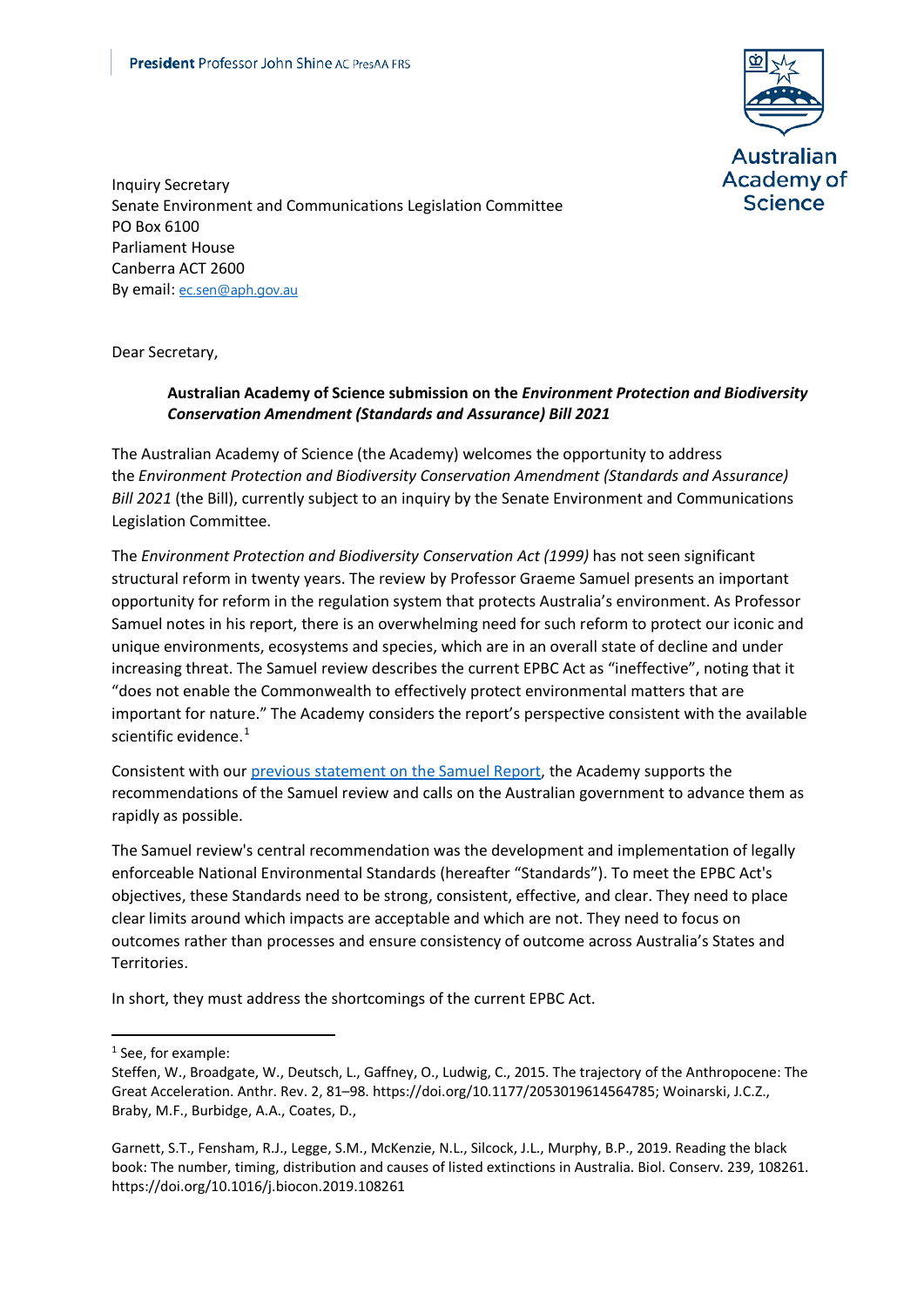The Bill provides mechanisms for establishing Standards as legislative instruments under the Act and provides for their review. It requires that environmental decisions made under the Act are "not inconsistent" with standards and require bilateral agreements with States and Territory made under the Act.

The explanatory memorandum states:

National Environmental Standards will set the requirements for decision-making to deliver outcomes for the environment and heritage, and clearly define the fundamental processes that ensure sound and effective decision-making. They will be specific, and provide clear rules, giving upfront clarity and certainty for decision-makers and proponents.

The Academy supports this purpose for the Standards, but since the draft Standards have not been included as interim Standards in the Act, it cannot be determined if these ideals will be met.

The amendments to the EPBC Act proposed in the Bill are structural and do not speak to the content of the Standards. The Minister's second reading speech implies that the interim Standards will be based on the current Act rather than on the draft Standards proposed by Professor Samuel. This will not address the shortcomings of the Act, but rather entrench them for at least another two years. To provide assurance that the Standards envisaged in this Bill will meet the criteria laid out in the Samuel review, the draft Standards should be released for comment.

The Academy also notes that there is no requirement in this Bill for Regional Forestry Agreements to be subject to the National Environmental Standards. This is inconsistent with the Samuel report's recommendations and will lead to environmental degradation in affected areas.

The Bill also provides for the office of the Environment Assurance Commissioner to undertake "transparent monitoring or auditing (or both) of the operation of bilateral agreements with the states and territories and Commonwealth processes under the Act for making and enforcing approval decisions." This is a necessary function and consistent with the recommendations of the Samuel report. If this office is to have the necessary independence to fulfil its role, the Academy considers that the Commissioner should sit outside of the Department of Agriculture, Water and the Environment.

As noted above, the Academy supports the implementation of the Samuel reforms in their entirety. The Academy notes several areas which are not addressed by the current suite of legislation. Australia's natural environment will be ill-served if these matters are neglected in environmental legislation reform. These areas include but are not limited to:

- Harnessing the value and recognising the importance of Indigenous knowledge, and strengthening cultural heritage protections
- Cultivating and applying scientific evidence through high-quality data and analysis tools
- Providing for monitoring, evaluation, and reporting on the effectiveness of the Act itself, going beyond the Environmental Assurance Commissioner's function.

Robust Standards may meet these shortcomings. However, in the absence of clear signals and a committed, published, timetable, the Academy expresses concern that key reforms will not be made and the opportunity lost, to the serious detriment of Australia's natural systems.

The Academy maintains that Australia's monitoring of biodiversity, data collection, data curation and standards are inadequate and in pressing need of reform. The Academy recommends a comprehensive national biodiversity information system, led by an independent agency with a